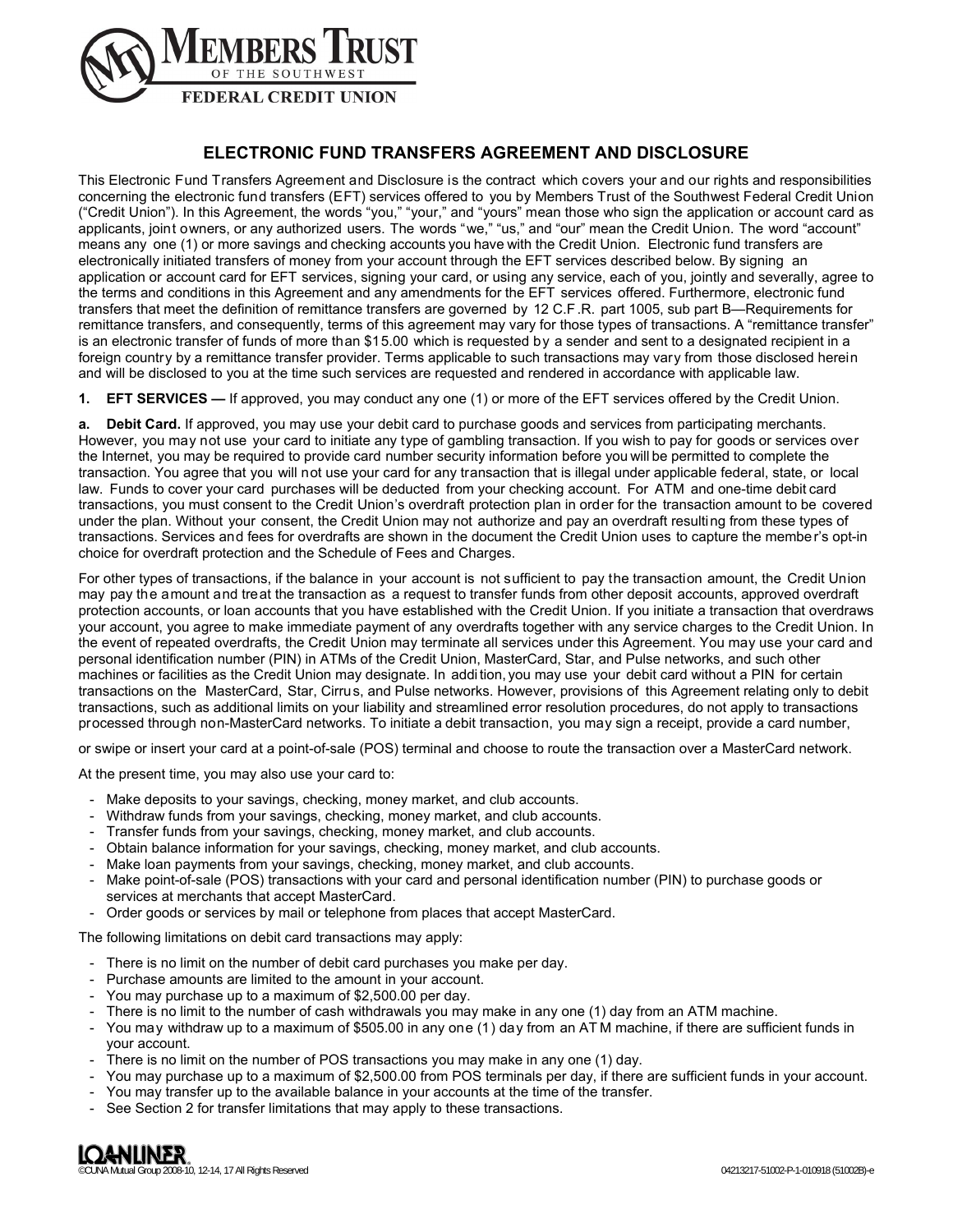**Card Information Updates and Authorizations.** If you have authorized a merchant to bill charges to your card on a recurring basis, it is your responsibility to notify the merchant in the event your card is replaced, your card information (such as card number and expiration date) changes, or the account assoc iated with your card is closed. However, if your card is replaced or card informati on changes, you authorize us, without obligation on our part, to provide the updated card information to the merchant in order to permit the merchant to bill recurring charges to the card. You authorize us to apply such recurring charges to the card until you notify us that you have revoked authorization for the charges to your card.

Your card is automatically enrolled in an information updating service. Through this service, your updated card information (such as card number and expiration date) may be shared with participating merchants to facilitate continued recurring charges. Updates are not guaranteed before your next payment to a merchant is due. You are responsible for making direct payment until recurring charges resume. To revoke your authorization allowing us to provide updated card information to a merch ant, please contact us.

**b. Audio Response.** If we approve Audio Response for your accounts, a separate personal identification number (PIN) will be assigned to you. You must use your personal identification number (PIN) along with your account number to access your accounts. At the present time, you may use Audio Response to:

- Withdraw funds from your savings, checking, money market, and club accounts.
- Transfer funds from your savings, checking, money market, and club accounts.
- Obtain balance information for your savings, checking, loan, money market, club, and certificate accounts.
- Make loan payments from your savings, checking, money market, and club accounts.
- Determine if a particular item has cleared.

Your accounts can be accessed under Audio Response via a touch-tone telephone only. Audio Response service will be available for your convenience 24 hours per day. This service may be interrupted for a short time each day for data processing.

The following limitations on Audio Response transactions may apply:

- There is no limit to the number of inquiries, transfers, or withdrawal requests you may make in any one (1) day.
- See Section 2 for transfer limitations that may apply to these transactions.

The Credit Union reserves the right to refuse any transaction which would draw upon insufficient funds, exceed a credit limit, lower an account below a required balance, or otherwise require us to increase our required reserve on the account. All checks are payable to you as a primary member and will be mailed to your address of record. The Credit Union may set other limits on the amount of any transaction, and you will be notified of those limits. The Credit Union may refuse to honor any transaction for which you do not have sufficient available verified funds. The service will discontinue if no transaction is entered after numerous unsuccessful attempts to enter a transaction and there may be limits on the duration of each telephone call.

## **c. Preauthorized EFTs.**

- **Direct Deposit.** Upon instruction of (i) your employer, (ii) the Treasury Department or (iii) other financial institutions, the Credit Union will accept direct deposits of your paycheck or federal recurring payments, such as Social Security, to your savings and/or checking account.
- **Preauthorized Debits.** Upon instruction, we will pay certain recurring transactions from your savings and checking account.
- See Section 2 for transfer limitations that may apply to these transactions.
- **Stop Payment Rights.** If you have arranged in advance to make electronic fund transfers out of your account(s) for money you owe others, you may stop payment on preauthorized transfers from your account. You must notify us in writing at any time up to three (3) business days before the scheduled date of the transfer. A stop payment request may apply to a single transfer, multiple transfers, or all future transfers as directed by you, and will remain in effect unless you withdraw your request or all transfers subject to the request have been returned.
- **Notice of Varying Amounts.** If these regular payments may vary in amount, the person you are going to pay is required to tell you, ten (10) days before each payment, when it will be made and how much it will be. You may choose instead to get this notice only when the payment would differ by more than a certain amount from the previous payment or when the amount would fall outside certain limits that you set.
- **Liability for Failure to Stop Payment of Preauthorized Transfers.** If you order us to stop payment of a preauthorized transfer three (3) business days or more before the transfer is scheduled and we do not do so, we will be liable for your losses or damages.

**d. Electronic Check Conversion/Electronic Returned Check Fees.** If you pay for purchases or bills with a check or draft, you may authorize your check or draft to be converted to an electronic fund transfer. You may also authorize merchants or other payees to electronically debit your account for returned check fees. You are considered to have authorized these electronic fund transfers if you complete the transactio n after being told (orally or by a notice posted or sent to you) that the transfer may be processed electronically or if you sign a written authorization.

**e. Online Banking.** If Online Ba nking is activated for your acc ount(s), you will be requ ired to use secure l ogin information to access the account(s). At the present time, you may use Online Banking to:

- Withdraw funds from your savings, checking, money market, and club accounts.
- Transfer funds from your savings, checking, money market, and club accounts.
- Obtain balance information for your savings, checking, loan, money market, club, and certificate accounts.
- Make loan payments from your savings, checking, money market, and club accounts.
- Determine if a particular item has cleared.
- Obtain tax information on amounts earned on savings and checking accounts or interest paid on loan accounts.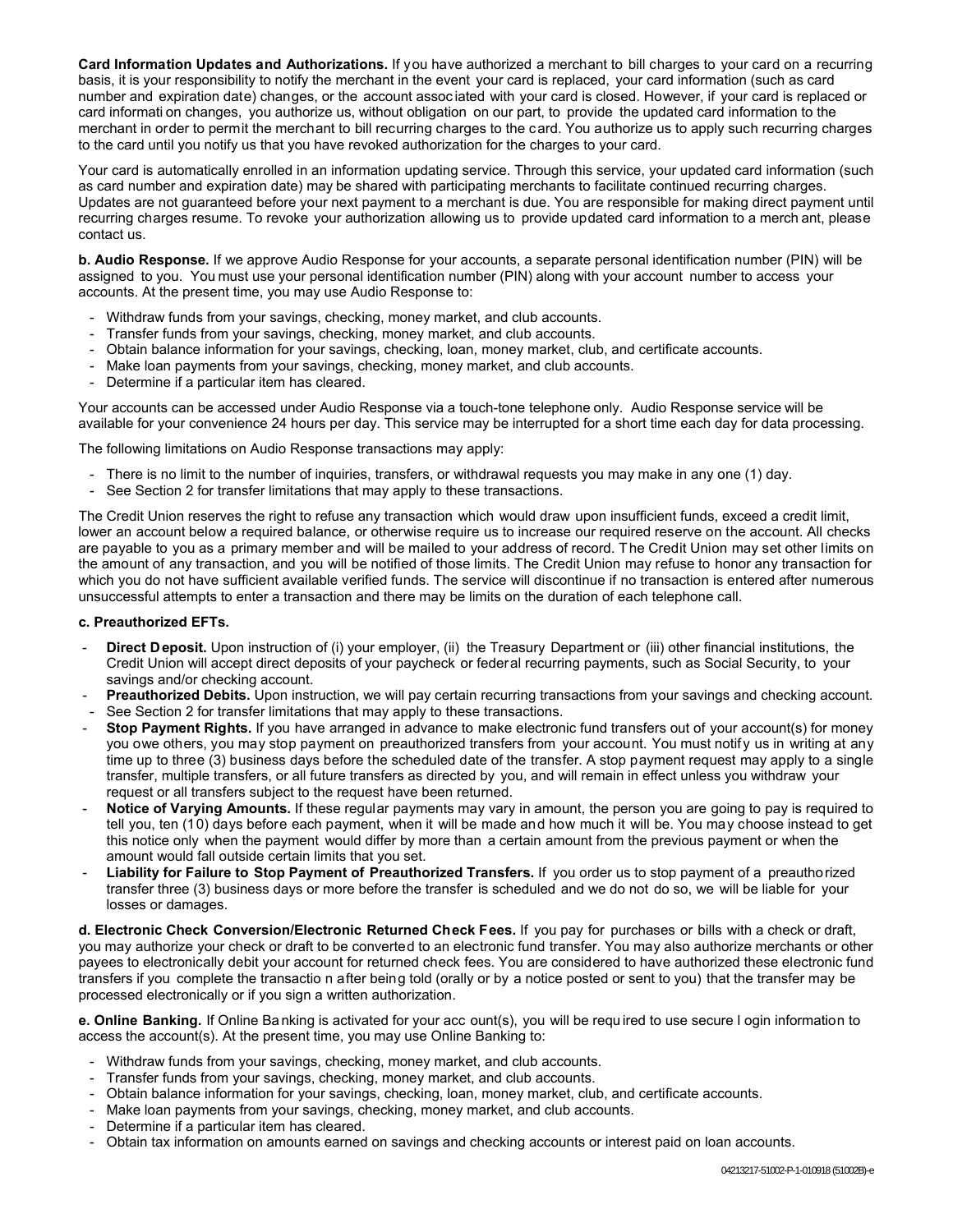- Verify the last date and amount of your payroll deposit.
- Make bill payments to preauthorized creditors.

Your accounts can be accessed under Online Banking via personal computer. Online Banking will be available for your convenience 24 hours per day. This service may be interrupted for a short time each day for data processing. We reserve the right to refuse any transaction which would draw upon insufficient funds, exceed a credit limit, lower an account below a required balance, or other wise require us to increase our required reserve on the account. All checks are payable to you as a primary member and will be mailed to your address of record. We may set other limits on the amount of any transaction, and you will be notified of those limits. We may refuse to honor any transaction for which you do not have sufficient available verified funds. The service will discontinue if no transaction is entered after numerous unsuccessful attempts to enter a tra nsaction and there may be limits on the duration of each access.

The following limitations on Online Banking transactions may apply:

- There is no limit to the number of inquiries, transfers, or withdrawal requests you may make in any one (1) day.
- See Section 2 for transfer limitations that may apply to these transactions.

**f. Mobile Banking.** If Mobile Banking is activated for your account(s), you will be required to use secure login information to access the account(s). At the present time, you may use Mobile Banking to:

- Withdraw funds from your savings, checking, money market, and club accounts.
- Transfer funds from your savings, checking, and club accounts.
- Obtain balance information for your savings, checking, loan, money market, club, and certificate accounts.
- Make loan payments from your savings, checking, money market, and club accounts.
- Determine if a particular item has cleared.
- Verify the last date and amount of your payroll deposit.
- Make bill payments to preauthorized creditors.

Your accounts can be acces sed under Mobile Banking via mobile device or other approved access device(s). Mobile Banking will be available for your convenience 24 hours per day. This service may be interrupted for a short time each day for data processing. We reserve the right to refuse any transaction which would draw upon insufficient funds, exceed a credit limit, lower an account below a required balance, or otherwise require us to increase our required reserve on the account. All c hecks are payable to you as a primary member and will be mailed to your address of record. We may set other limits on the amount of any transaction, and you will be notified of those limits. We may refuse to honor any transaction for which you do not have sufficient available verified funds. The service will discontinue if no transaction is entered after numerous unsuccessful attempts to enter a transaction and there may be limits on the duration of each access.

The following limitations on Mobile Banking transactions may apply:

- There is no limit to the number of inquiries, transfers, or withdrawal requests you may make in any one (1) day.
- See Section 2 for transfer limitations that may apply to these transactions.

**g. Bill Pay.** We will process bill payment transfer requests only to those creditors the Credit Union has designated in the User Instructions and such creditors as you authorize and for whom the Credit Union has the proper vendor code number. We will not process any bill payment transfer if the required transaction information is incomplete.

We will withdraw the designated funds from your checking account for bill payment transfer by the designated cutoff time on the date you schedule for payment. We will process your bill payment transfer within a designated number of days before the date you schedule for payment. You must allow sufficient time for vendors to process your payment after they receive a transfer from us. Please leave as much time as though you were sending your payment by mail. We cannot guarantee the time that any payment will be credited to your account by the vendor.

The following limitations on Bill Pay transactions may apply:

- There is no limit on the number of bill payments per day.

**2. TRANSFER LIMIT ATIONS —** F or all savings, club, and money market accounts, you may make no more than six (6) transfers and withdrawals from your account to another account of yours or to a third party in any month by means of a preauthorized, automatic, or Internet transfer, by telephonic order or instruction, or by check, draft, debit card or similar order. If you exceed these limitations, your account may be subject to a fee or be closed.

## **3. CONDITIONS OF EFT SERVICES —**

**a. Ownership of Cards.** Any card or other device which we supply to you is our pr operty and must be returned to us, or to any person whom we authorize to act as our agent, or to any person who is authorized to honor the card, immediately according to instructions. The card may be repossessed at any time at our sole discretion without demand or notice. You cannot transfer your card or account to another person.

**b. Honoring the Card.** Neither we nor merchants authorized to honor the card will be responsible for the failure or refusal to honor the card or any other device we supply to you. If a merchant agrees to give you a refund or adjustment, you agree to accept a credit to your account in lieu of a cash refund.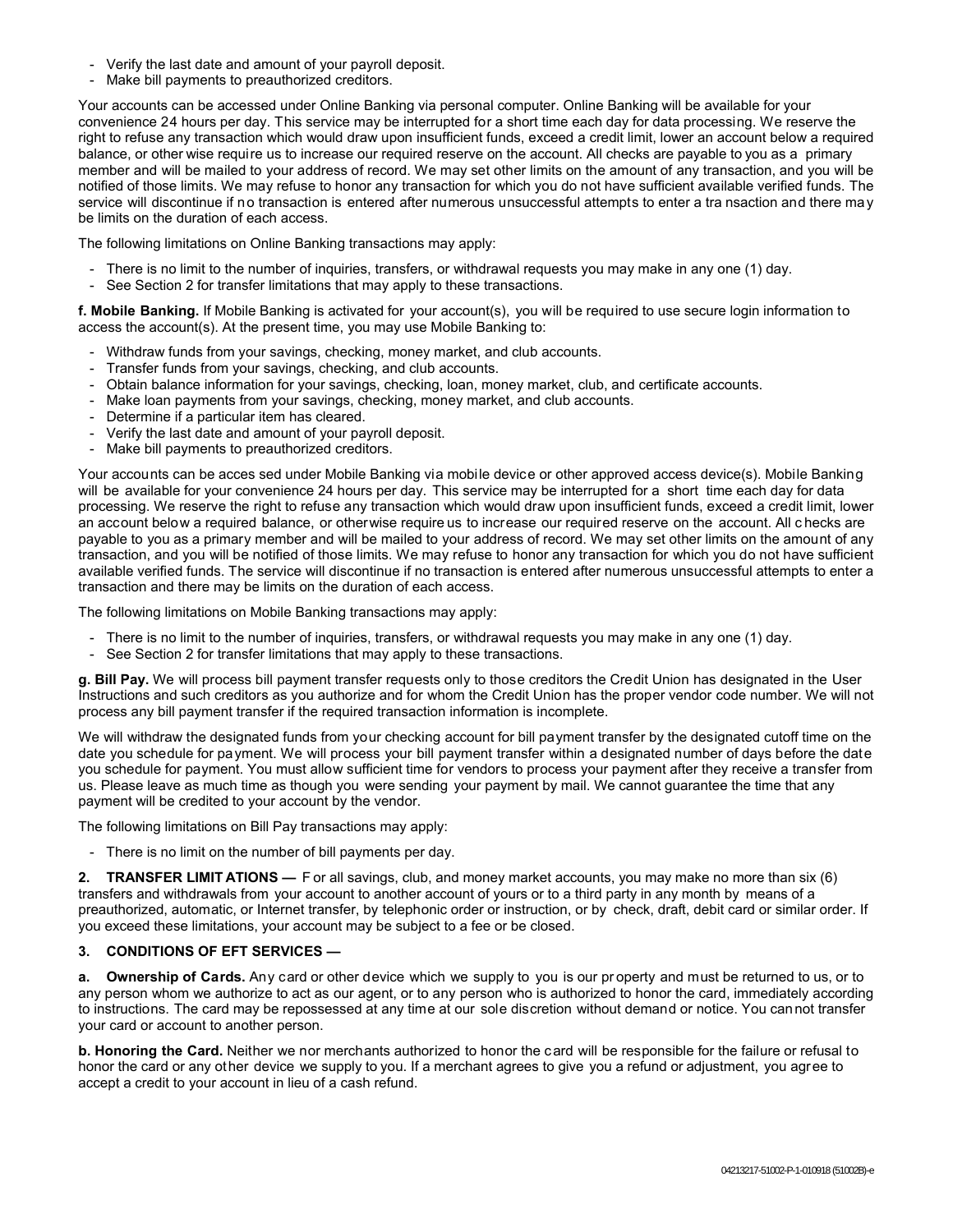## **c. Foreign Transactions.**

**MasterCard.** Purchases and cash withdrawals made in foreign currencies will be debited from your account in U.S. dollars. The exchange rate between the transaction currency and the billing currency used for processing international transactions is a rat e selected by MasterCard from a range of rates available in wholesale currency markets for the applicable central processing date, which rate may vary from the rate MasterCard itself receives or the gov ernment-mandated rate in effect for the applicable central processing date. The exchange rate used on the processing date may differ from the rate that would have been used on the purchase date or cardholder statement posting date.

**d. Security of Access Code.** You may use one (1) or more access codes with your electronic fund transfers. The access codes issued to you are for your security purposes. Any access codes issued to you are confidential and should not be disclosed to third parties or recorded on or with the card. You are responsible for safekeeping your access codes. You agree not to disclose or otherwise make your access codes available to anyone not authorized to sign on your accounts. If you authorize anyone to use your access codes, that authority shall continue until you specifically revoke such authority by notifying the Credit Union. You understand that any joint owner you authorize to use an access code may withdraw or transfer funds from any of your accounts. If you fail to maintain the security of these access codes and the Credit Union suffers a loss, we may terminate your EFT services immediately.

**e. Joint Accounts.** If any of your accounts accessed under this Agreement are joint accounts, all joint owners, including any authorized users, shall be bound by this Agreement and, alone and together, shall be responsible for all EFT transactions to or from any savings and checking or loan accounts as provided in this Agreement. Each joint account owner, without the consent of any other account owner, may, and is hereby authorized by every other joint account owner, make any transaction permitted under this Agreement. Each joint account owner is authorized to act for the other account owners, and the Credit Union may accept orders and instructions regarding any EFT transaction on any account from any joint account owner.

**4. FEES AND CHARGES —** There are certain fees and charges for EFT services. From time to time, the charges may be changed. We will notify you as required by applicable law.

If you use an ATM not operated by us, you maybe charged a fee by the ATM operator and by any international, national, regional, or local network used in processing the transaction (and you may be charged a fee for a balance inquiry even if you do not complete a funds transfer). The ATM surcharge will be debited from your account if you elect to complete the transaction or continue with the balance inquiry.

## **a. Debit Card Fees.**

- \$1.50 charge for ATM withdrawals at machines we do not own (nonproprietary).
- We do not charge for any POS transactions at the present time.
- Replacement card fee of \$5.00 per card.
- Nonsufficient funds fee of \$29.00.
- \$25.00 charge for each one-time debit overdraft.

## **b. Preauthorized EFT Fees.**

- Nonsufficient funds fee of \$29.00.
- **c. Online Banking Fees.**
- Nonsufficient funds fee of \$29.00.

## **d. Mobile Banking Fees.**

Nonsufficient funds fee of \$29.00.

## **e. Bill Pay Fees.**

- Nonsufficient funds fee of \$29.00.

**5. MEMBER LIABILITY —** You are responsible for all transactions you authorize using your EFT services under this Agreement. If you permit someone else to use an EFT service, your card or your access code, you are responsible for any transactions they authorize or conduct on any of your accounts.

TELL US AT ONCE if you believe your card or access code has been lost or stolen, if you believe someone has used your card or access code or otherwise accessed your accounts without your authority, or if you believe that an electronic fund transfer has been made without your permission using information from your check. Telephoning is the best way of keeping your possible losses down. You could lose all the money in your account (plus your maximum over draft line-of-credit). If a transaction was made with your card or card number without your permission and was a MasterCard transaction, you will have no liability for the transaction, unless you were fraudulent or negligent in the handling of your account or card.

For all other EFT transactions involving your card or access code, including if you were negligent in the handling of your account or card, your liability for an unauthorized transaction is determined as follows. If you tell us within two (2) business days after you learn of the loss or theft of your card or access code, you can lose no more than \$50.00 if someone used your card or access code without your permission. If you do NOT tell us within two (2) business days after you learn of the loss or theft of your card or access code and we can prove we could have stopped someone from using your card or access code without your permission if you had told us, you could lose as much as \$500.00.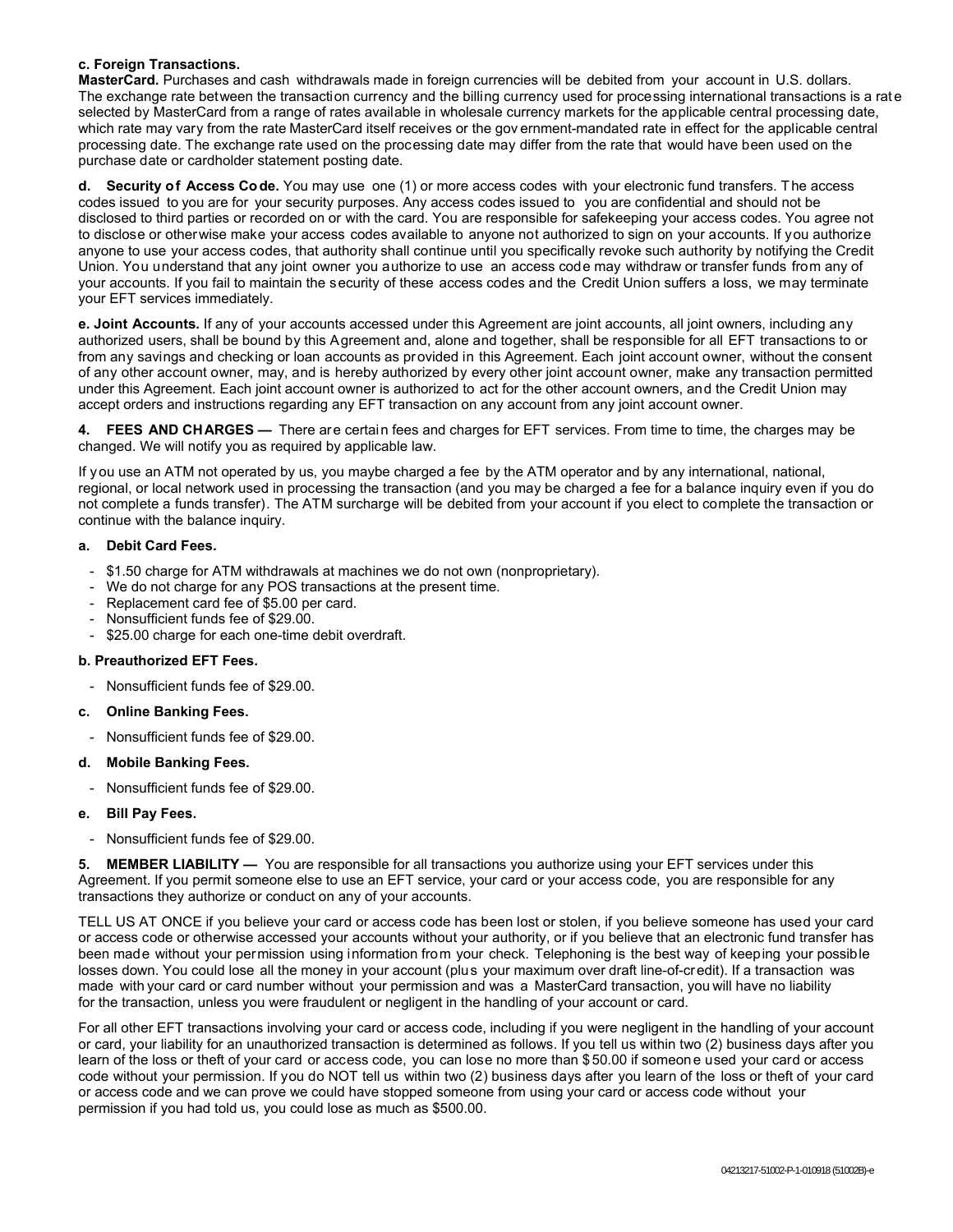Also, if your statement shows transfers that you did not make including those made by card, access code or other means, TELL US AT ONCE. If you do not tell us within 60 days after the statement was mailed to you, you may not get back any money lost after the 60 days if we can prove that we could have stopped someone from making the transfers if you had told us in time. If a good reason (such as a hospital stay) kept you from telling us, we will extend the time periods.

If you believe your card or a ccess code has been lost or stolen or that someone has transferred or may transfer money from your accounts without your permission, call:

713-681-0339 800-683-6455

or write to:

Members Trust of the Southwest Federal Credit Union 2315 Mangum Road Houston, TX 77092 Fax: 713-681-2114

You should also call the number or write to the address listed above if you believe a transfer has been made using the information from your check without your permission.

## **6. RIGHT TO RECEIVE DOCUMENTATION —**

**a. Periodic Statements.** Transfers and withdrawals made through any debit card transactions, audio response transactions, preauthorized EFTs, online/PC transactions, mobile access device transactions or bill payments you make will be recorded on your periodic statement. You will receive a statement monthly unless there is no transaction in a particular month. In any case, you will receive a statement at least quarterly.

**b. Terminal Receipt.** You can get a receipt at the time you make any transaction (except inquiries) involving your account using an ATM and/or point-of-sale (POS) terminal.

**c. Direct Deposit.** If you have arranged to have a direct deposit made to your account at least once every 60 days from the same source and you do not receive a receipt (such as a pay stub), you can find out whether or not the deposit has been made by calling 713-681-0339 or 800-683-6455. This does not apply to transactions occurring outside the United States.

**7. ACCOUNT INFORMATION DISCLOSURE —** We will disclose information to third parties about your account or the transfers you make:

- As necessary to complete transfers;
- To verify the existence of sufficient funds to cover specific transactions upon the request of a third party, such as a credit bureau or merchant;
- If your account is eligible for emergency cash and/or emergency card replacement services and you request such services, you agree that we may provide personal information about you and your account that is necessary to provide you with the requested service(s);
- To comply with government agency or court orders; or
- If you give us your written permission.
- **8. BUSINESS DAYS —** Our business days are Monday through Friday, excluding holidays.

**9. CREDIT UNION LIABILITY FOR FAILURE TO MAKE TRANSFERS —** If we do not complete a transfer to or from your account on time or in the correct amount according to our agreement with you, we may be liable for your losses or damages. However, we will not be liable for direct or consequential damages in the following events:

- If, through no fault of ours, there is not enough money in your accounts to complete the transaction, if any funds in your accounts necessary to complete the transaction are held as uncollected funds pursuant to our Funds Avail ability Policy Disclosure, or if the transaction involves a loan request exceeding your credit limit.
- If you used your card or access code in an incorrect manner.
- If the ATM where you are making the transfer does not have enough cash.
- If the ATM was not working properly and you knew about the problem when you started the transaction.
- If circumstances beyond our control (such as fire, flood, or power failure) prevent the transaction.
- If the money in your account is subject to legal process or other claim.
- If funds in your account are pledged as collateral or frozen because of a delinguent loan.
- If the error was caused by a system of any participating ATM network.
- If the electronic transfer is not completed as a result of your willful or negligent use of your card, access code, or any EFT facility for making such transfers.
- If the telephone or computer equipment you use to conduct audio response, online/PC, or mobile banking transactions is not working properly and you know or should have known about the breakdown when you started the transaction.
- If you have bill payment services, we can only confirm the amount, the participating merchant, and date of the bill payment transfer made by the Credit Union. For any other error or question you have involving the billing statement of the participating merchant, you must contact the merchant directly. We are not responsible for investigating such errors.
- Any other exceptions as established by the Credit Union.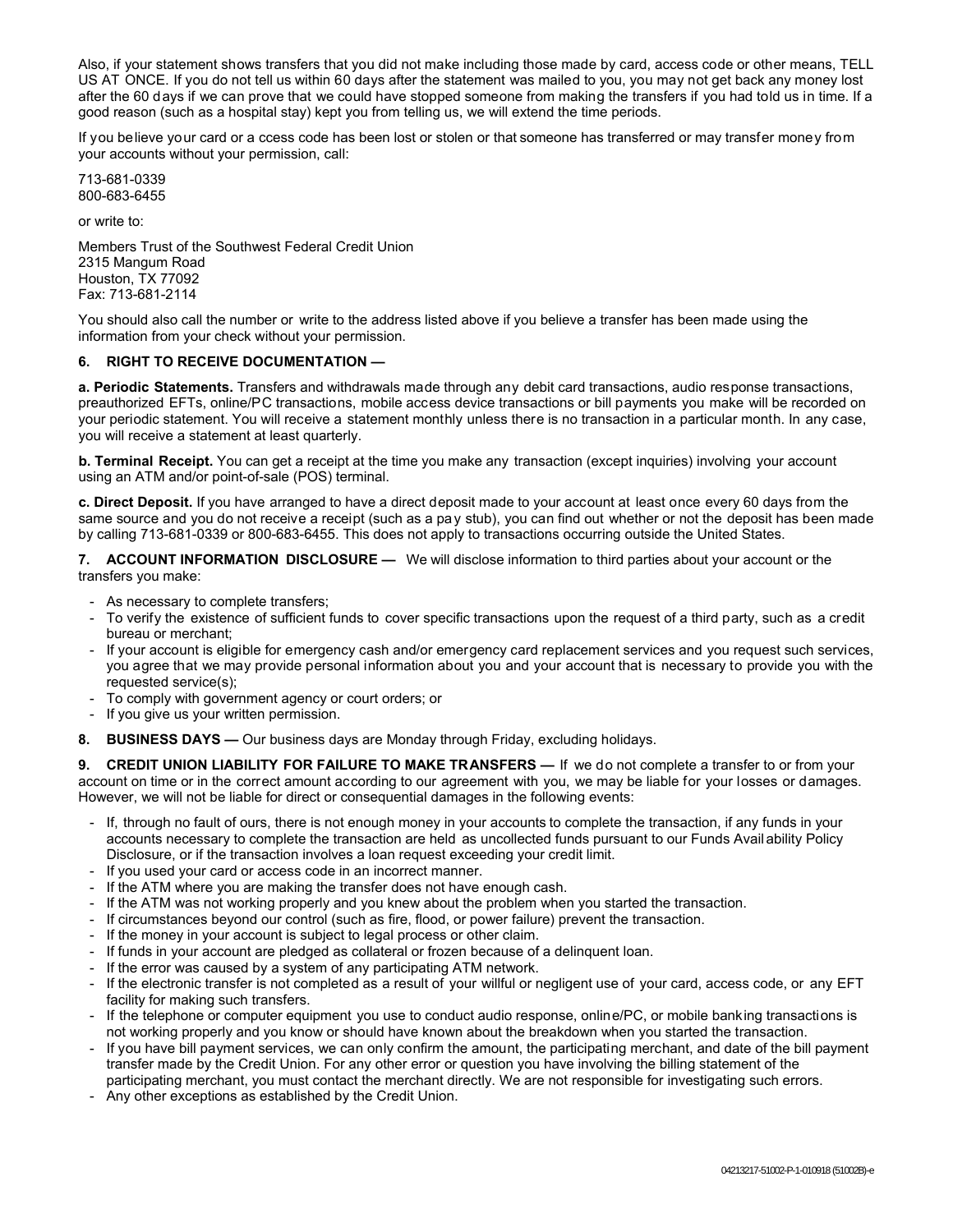**10. NOTICES —** All notices from us will be effective when we have mailed them or delivered them to the appropriate address in the Credit Union's records. Notices from you will be effective when received by the Credit Union at the address specified in this Agreement. We reserve the right to change the terms and conditions upon which this service is offered. We will mail notice to you at least 21 days before the effective date of any change. Use of this service is subject to existing regulations governing the Credit Union account and any future changes to those regulations.

The following information is a list of safety precautions regarding the use of ATMs and night deposit facilities:

- Be aware of your surroundings, particularly at night.
- Consider having someone accompany you when the ATM or night deposit facility is used after dark.
- Close the entry door of any ATM facility equipped with a door.
- If another person is uncomfortably close to you at the time of your trans action, ask the person to step back before you complete your transaction. If it is after the regular hours of the financial institution and you are using an ATM, do not permit entrance to any person you do not know.
- Refrain from displaying your cash at the ATM or night deposit facility. As soon as your transaction is completed, place your money in your purse or wallet. Count the cash later in the safety of your car or home.
- If you notice anything suspicious at the ATM or night de posit facility, consider using another ATM or night deposit facility or coming back later. If you are in the middle of a transaction and you notice something suspicious, cancel the transaction, take your card or deposit envelope, and leave.
- If you are followed after making a transaction, go to the nearest public area where people are located.
- Do not write your personal identification number (PIN) or access code on your ATM card.
- Report all crimes to law enforcement officials immediately. If emergency assistance is needed, call the police from the nearest available public telephone.

**11. BILLING ERRORS —** In case of errors or questions about electronic fund transfers from your savings and checking accounts or if you need more information about a transfer on the statement or receipt, telephone us at the following number or send us a written notice to the following address as soon as you can. We must hear from you no later than 60 days after we sent the FIRST statement on which the problem appears. Call us at:

713-681-0339 800-683-6455

or write to:

Members Trust of the Southwest Federal Credit Union 2315 Mangum Road Houston, TX 77092 Fax: 713-681-2114

- Tell us your name and account number.
- Describe the electronic transfer you are unsure about and explain, as clearly as you can, why you believe the Credit Union has made an error or why you need more information.
- Tell us the dollar amount of the suspected error.

If you tell us orally, we may require that you send us your complaint or question in writing within ten (10) business days.

We will determine whether an error has occurred within ten (10)\* business days after we hear from you and will correct any error promptly. If we need more time, however, we may take up to 45\*\* days to investigate your complaint or question. If we decide to do this, we will credit your account within ten (10)\* b usiness days for the amount you think is in error s o that you will have the use of the mone y during the time it takes us to complete our investigation. If we ask you to put your complaint or question in writing and we do not receive it within ten (10) business days, we may not credit your account.

We will tell you the results within three (3) business days after completing our investigation. If we decide that there was no error, we will send you a written explanation. You may ask for copies of the documents that we used in our investigation.

\* If you give notice of an error within 30 days after you make the first deposit to your account, we will have 20 business days instead of ten (10) business days to investigate the error.

\*\* If you give notice of an error within 30 days after you make the first deposit to your account, notice of an error involving a point-of-sale (POS) transaction, or notice of an error involving a transaction initiated outside the U.S., its possessions and territories, we will have 90 days instead of 45 days to investigate the error.

**NOTE:** If the error you assert is an unauthorized MasterCard transaction, other than a cash disbursement at an ATM, we will credit your account within five (5) business days unless we determine that the circumstances or your account history warrant a delay, in which case you will receive credit within ten (10) business days.

**12. TERMINATION OF EFT SERVICES —** You may terminate this Agreement or any EFT service under this Agreement at any time by notifying us in writing and stopping your use of your card and any access code. You must return all cards to the Credit Union. You also agree to notify any participating merchants that authority to make bill payment transfers has been revoked. We may also terminate this Agreement at any time by notifying you orally or in writing. If we terminate this Agreement, we may notify any participating merchants making preauthorized debits or credits to any of your accounts that this Agreement has been terminated and that we will not accept any further preauthorized transaction instructions. We may also program our computer not to accept your card or access code for any EFT service. Whether you or the Credit Union terminates this Agreement, the termination shall not affect your obligations under this Agreement for any electronic transactions made prior to termination.